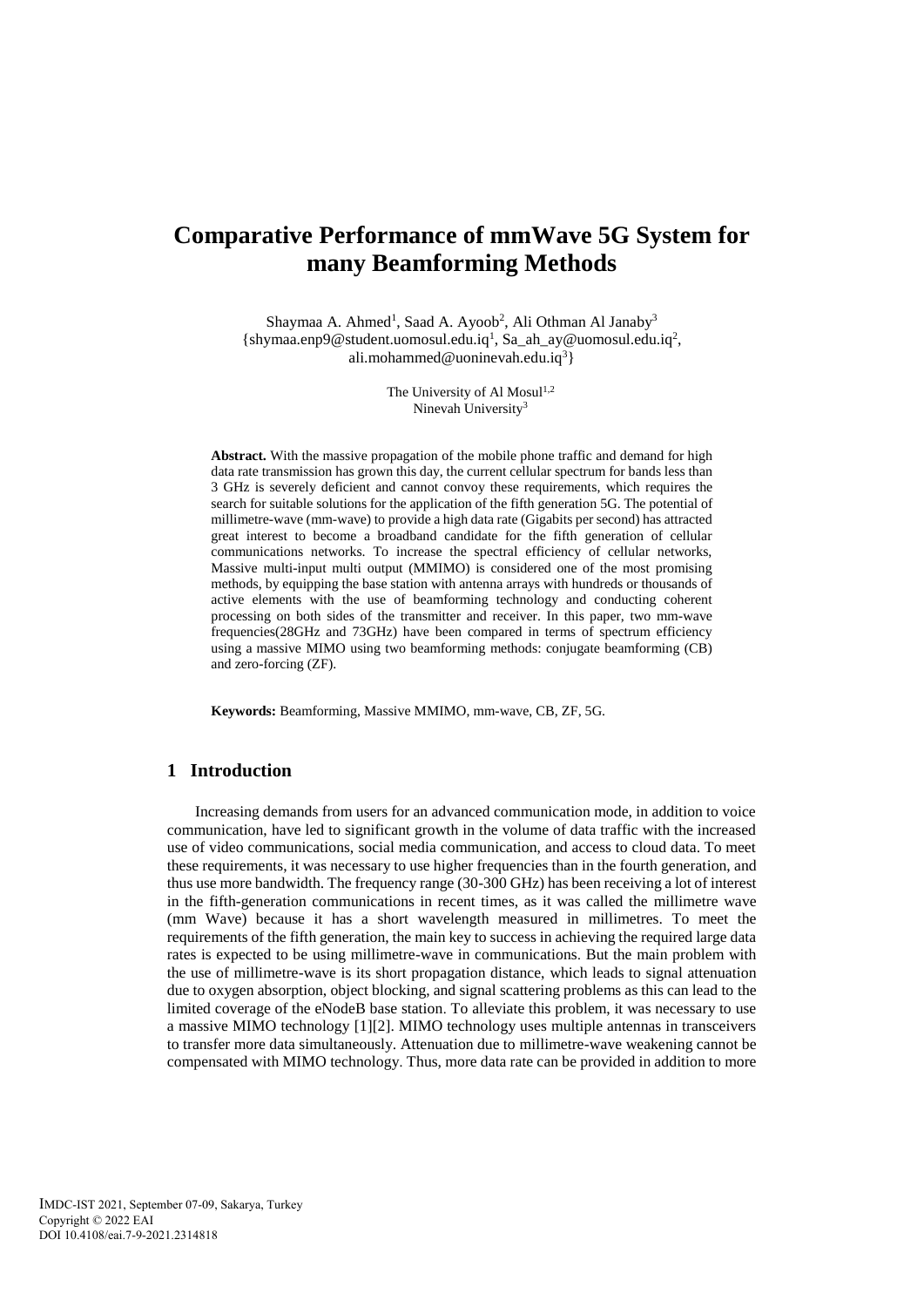power gain to compensate for millimetre-wave attenuation by adopting Massive multi-input multi-output (MMIMO)instead of MIMO technology [3].

The main contribution of this paper can be explained as follows:

- 1. We compute the spectral efficiency to the number of UEs k by proposing downlink MU massive MIMO on mm-wave channel with the two precoding schemes ZF, CB at indoor LOS environments by using two frequencies (28GHz and 73GHz).
- 2. We increase the number of BS antennas from 100 to 500 and show how this influences spectral efficiency.
- 3. Our results show that the spectral efficiency increases by increasing the number of BS antennas (N) for different linear precoding schemes. We also concluded that a better spectral efficiency can be obtained at 28GHz.

The other paragraphs of this paper will be prepared as follows; Section 2 reviews the related work. Section 3 overviews the 5G. Section 4 presents the proposed scheme. Finally, section 5 completes the simulation evaluation and conclusion.

# **2 Related works**

In [4], the author presents a 3D statistical channel model for millimetre-wave communications LOS and NLOS for the link, local area, and tracking CIRs, with random carrier frequency, signal bandwidth, and antenna bandwidth, which is invaluable in the design of the fifth generation of cellular millimetre-wave networks. and random antenna frequency, they show good agreement between the model and the published RMS DS as well as a MATLABbased statistical simulator was implemented to generate a large set of PDPs and 3D power angle spectra, which shows good agreement with field measurements, thus validating 3-D SSCM to design the next generation of wireless systems that will use sub-6 GHz and mm Wave models to design filters, multi-element antenna arrays, and mm Wave transceivers.

In [5], the researchers compared three large-scale propagation path loss candidate models for use over the entire microwave and millimetre-wave radio spectrum: the mm Wave alpha-betagamma (ABG) model, the near free space reference distance (CI) model, and the CI model with the exponent of frequency-weighted path loss (CIF).

In [6], the authors used a downlink multi-user mm Wave system with an efficient hybrid analogue/digital beamforming algorithm for systems. and demonstrated that massive multiuser MIMO could be an ideal candidate for a mm Wave communications system. And they proved that the proposed algorithm, through the simulation results, and with the increase in the number of users outperform the traditional hybrid beam configuration as it improved the sum rate and thus led to better performance for the bit error rate (BER).

In [7], the researchers presented specifics and applications of a new channel simulation software called NYUSIM, which can be used to configure actual temporal and spatial channel responses to uphold realistic physical layer simulations, link layer, and 5G cellular communication layout. In [8], The researchers describe the results of an internal experimental validation test and discuss a multi-user 28 GHz multi-input (MIMO) output using of Active Digital MIMO System (AAS)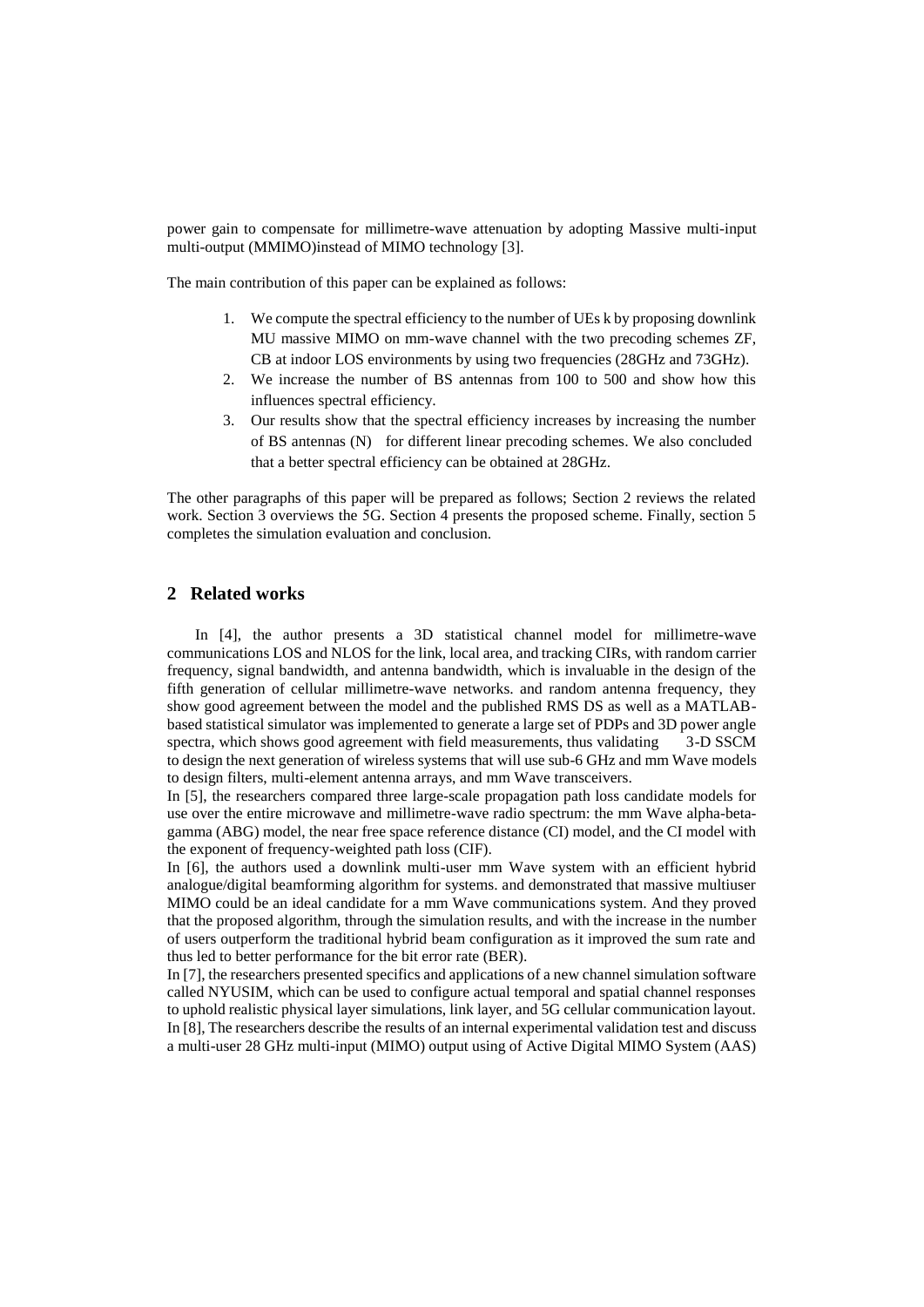(360 elements) for application on a 5G base station. This report was the first experimental validation of a multi-user MIMO using 28 GHz digital AAS.

In [9], the researchers studied resource allocation as the need to increase capacity requires adding more antennas and the use of Massive multi-input multi-output (MMIMO) allows multiple users to be scheduled to use the same frequency resource simultaneously.

In [10], the researchers provided a comprehensive overview of the factors affecting millimetrewave propagation such as the effects of the surrounding environment (atmospheric attenuation, free space path loss, rain and foliage attenuation, material penetration losses) In addition, many factors influence the propagation properties of the wave. The researchers discussed the radiofrequency spectrum, organizing 5G issues, and the methods of modelling for the channel. Current channel scaling campaigns and modelling methods for the most interesting 5G communication scenarios, such as millimetre-wave communications, massive multi-input communications, multiple access, and performance analysis were also presented

In [11], this thesis is the first to introduce deep learning (DL) frame for channel estimation in a large smart surface (LIS) with the help of a multi-input system (MIMO). Explain his superior performance.

In [12], the researchers proposed power distribution in the small cell to reduce path loss by specifying large power and controlling the distributed power to reduce the high cost and power consumption where millimetre wave hybrid beamforming exploits large bandwidth which reduces the large path loss in the Rayleigh fading channel.

In [13], this paper, the researchers propose an intelligent downlink reflective surface (IRS) supported by non-orthogonal mm Wave multiple access (NOMA) and MIMO Massive antenna with lens antenna array where individual antenna users are grouped without direct correlation but are connected to the base station (BS) with the help of the IRS as a single NOMA group. The performance of the millimetre-wave beam area-weighted sum average supported by nonorthogonal multiple access (NOMA) was verified by simulations.

### **3 An Overview of the Most Important 5G Technologies**

 In this section, an overview of the 5G system massive multi-input multi output (MMIMO) and Millimetre Wave and Beamforming schemes:

#### **3.1 Massive MIMO Technique**

Massive Multi-Input Multi Output (MMIMO) technology is now a cornerstone of upcoming 5G systems, where base stations are equipped with hundreds or a few thousand arrays of antennas that achieves a lot of performance gains in terms of reliability, security, and improved efficiency (spectrum and energy) relative to traditional MIMO [14]. One of the most important ways to increase the efficiency of the spectrum is by sending many simultaneous parallel focus beams to serve each user individually in place of using a sole omnidirectional beam for serving all users, this can be achieved by using Massive Multi-Input Multi Output (MMIMO) as shown in Fig 1 [15]. Massive Multi-Input Multi-Output (MMIMO) use is cheaper than conventional systems by replacing 50-watt super linear amplifiers with hundreds of mill watt low power amplifiers[15][16]. Massive Multi-Input Multi Output (MMIMO) provides high energy efficiency as BS concentrates the emitted power on exactly spatial directions where the user is located and thus Massive Multi-Input Multi Output (MMIMO) reduces limitations on the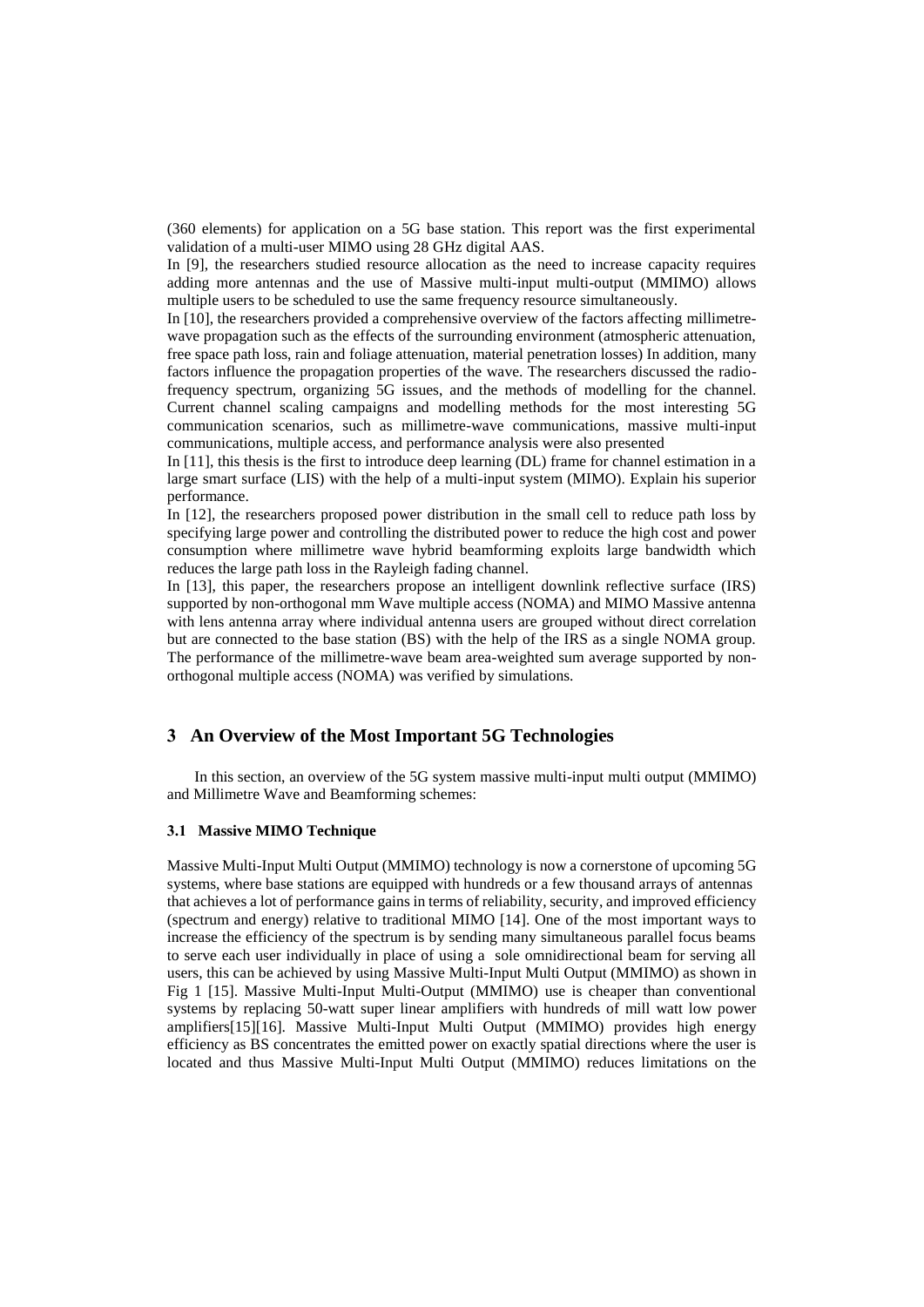linearity, accuracy, and RF gain requests of the amplifiers used [17]. It also reduces interference with other channels because it uses a tapered beam. The Massive multi-input multi-output (MMIMO) technology significantly reduces latency at the air interface because it uses many antennas and uses beamforming that solves the fading problem of the transmitted signal [15].



**Fig. 1.** Omnidirectional antenna and multi-directional antenna.

#### **3.2 Millimetre wave**

Millimetre-wave is one of the promising solutions to meet the unprecedented demands to provide a high data rate that keeps pace with the requirements of the fifth generation, due to its wide bandwidth [18]. The mm-wave contains frequency bands ranging from (30 - 300) GHz with wavelengths ranging from 1 to 100 mm and it has a basic 10Gb/s bandwidth access with the highest data rates [19][20]. However, due to its short wavelength, it suffers from large-signal attenuation caused by oxygen intake, object blocking, and signal scattering problems which lead to shortening of the wave propagation distance and thus shortening the coverage range of the eNodeB base station in mobile communications. Therefore, the use of Massive Multi-Input Multi-Output (MMIMO) and beamforming techniques is necessary to avoid the problems associated with using mm Wave [20].

#### **3**.**3 Beamforming**

The Massive Multi-Input Multi-Output (MMIMO) and mm Wave technologies provide solutions to many technical challenges facing the application 5G in the future. Spectrum and energy efficiency are enhanced in wireless communication networks by deploying a massive number of antennas in the transmitter and/or receiver (Massive Multi-Input Multi-Output (MMIMO)). To achieve the required performance gains in the environment in which the signal suffers from scattering, simple beamforming strategies must be used, such as the Transmission of the Maximum Rate (MRT) or Zero Forcing (ZF) [21]. Beamforming is a technique that focuses the signal on a beam in a specific direction towards a specific user rather than sending it equally in all directions. To increase the capacity, the beamforming technique must be applied, which leads to an increase in the strength of the received signal for each user while reducing the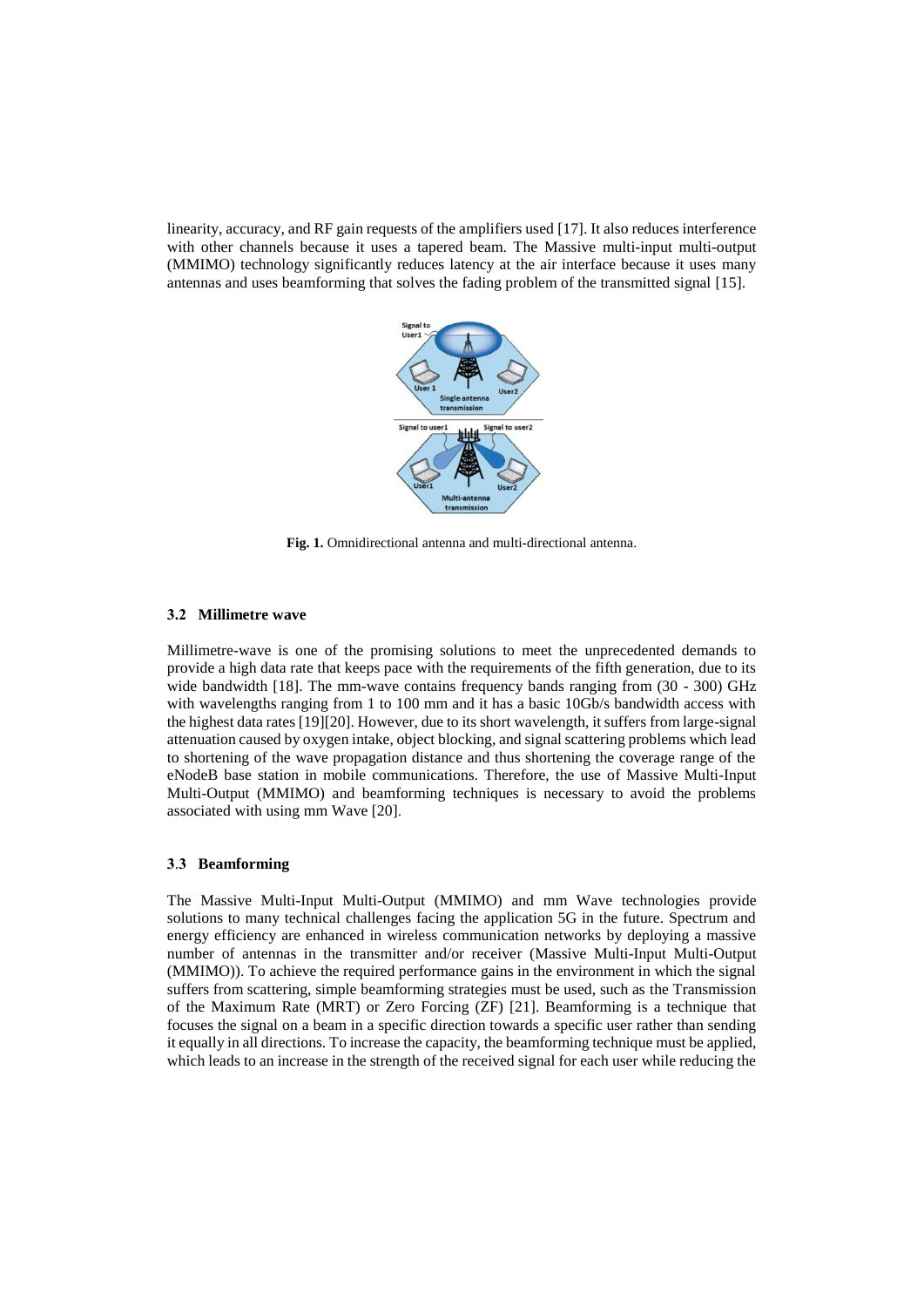strength of the interference signal from other users [22]. ZF precoding considers the interference between users and disregards the effect of noise, while in MRT, BS is trying to maximize SNR received regardless of the effect of multi-user interference(5). We use two conventional linear detectors MRC and ZF and they can be modelled as shown in equation (1) [16]:

$$
A = \begin{cases} G & \text{for } CB \\ G(G^H G)^{-1} & \text{for } ZF \end{cases}
$$
 (1)

Where A is an  $(N \times K)$  linear detector matrix that depends on channel G.  $H \in C^{Nt \times K}$ 

N is the number of antennas and K is the number of UEs [16].

### **4 Proposed Model**

As we mentioned earlier, a millimetre-wave is one of the most important solutions to add a huge amount of bandwidth that is currently required. But there are important components of its modelling, most notably [18]:

- 1- Spatial Consistency: Shows incessant and actual channel progress accompanying the user's equipment path within the local zone [23] [24].
- 2- Human Blockage Shadowing Loss: this means loss due to somebody close to the mobile phone who may block the transmission signal. This loss may cause several hundreds of milliseconds [25].
- 3- Outdoor-to-Indoor (O2I) penetration: modern buildings are fabricated by material that induced a big permeation loss for mm-wave signal transferred from outdoor to indoor and in opposite direction [26]. The wave channel model components are shown in Fig 2:



**Fig. 2.** mm-wave channel model components.

In addition to many important factors that go into calculating millimetre-wave path losses, such as barometric pressure, humidity, temperature, rain rate, polarization, and foliage loss [27]. We Propose a downlink multiuser Massive Multi-Input Multi-Output (MMIMO) with mm-wave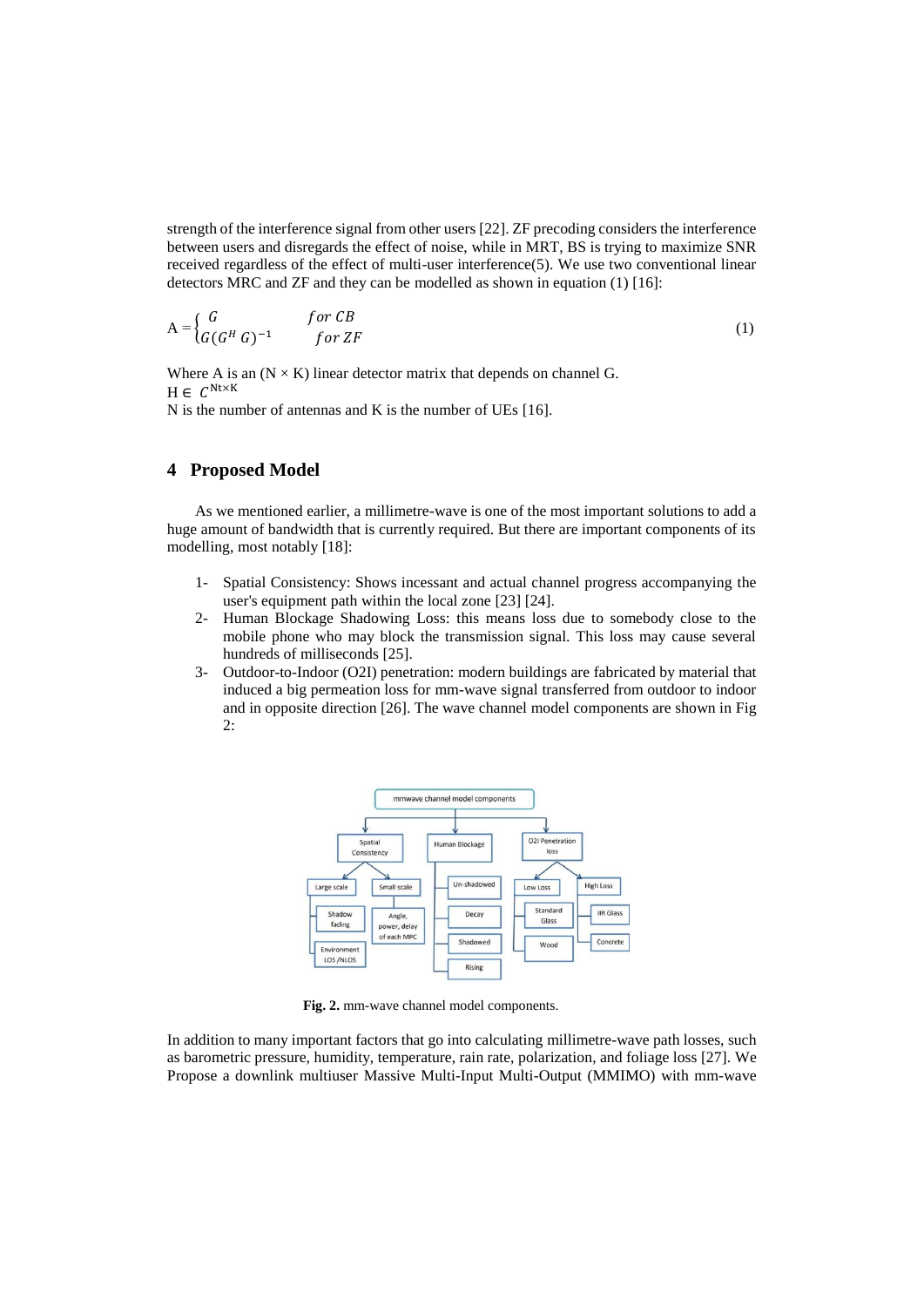channel by using two precoding schemes ZF, MRT which is also called conjugate beamforming (CB). Perfect channel estimation and small-scale fading channels are assumed. The LOS MIMO channel matrix, G, is modelled as shown in equation (2):

$$
G_l = \frac{\lambda}{4\pi R} \exp\left(-j\frac{2\pi}{\lambda} d_l\right) \tag{2}
$$

Which contains the  $l_{th}$  column of the Nr  $\times$  Nt.

Where  $G_l$  indicates the  $l_{th}$  transmit antenna vector which contains all channel routes between the *l* antenna and all receive antennas, and  $\lambda = c/f$ , where  $\lambda$  is carrier wavelength, and c is the speed of light, and f is the carrier frequency, and R represents the space between the transmitter antenna array and the receiver antenna array, and  $d_l$  is the distance vector between  $l$  transmit antenna and all receive antennas [28].

### **5 Proposed Model Configuration and Simulation**

We study the performance of multi-user Massive multi-input multi output (MMIMO) mm Wave channels for the indoor environment by using MATLAB (m.file) and sketch spectral efficiency (SE) results concerning no. of UEs (K) by applying two beamforming methods, for example., Conjugate Beamforming (CB), Zero-Forcing (ZF) by using the assumptions in the Table 1.

| Parameter                     | Setting       |
|-------------------------------|---------------|
| dı                            | $0.5 \lambda$ |
| <b>Transmit power</b>         | 30dBm         |
| <b>Carrier frequencies</b>    | 28GHz,73GHz   |
| No.of base station            | 100,500       |
| antenna $(N)$                 |               |
| Noise variance                | -80dBm        |
| R                             | 200m          |
| Path loss exponent            | $1.8 - 1.9$   |
| for 28GHz                     |               |
| <b>Path loss exponent</b> 2.0 |               |
| for 73GHz                     |               |

 **Table 1.** Simulation assumption.

Fig 3 shows the comparison between the spectral efficiency versus no. of users (k) for 28GHz and 73GHz for indoor LOS environments at N=100 and N=500 respectively.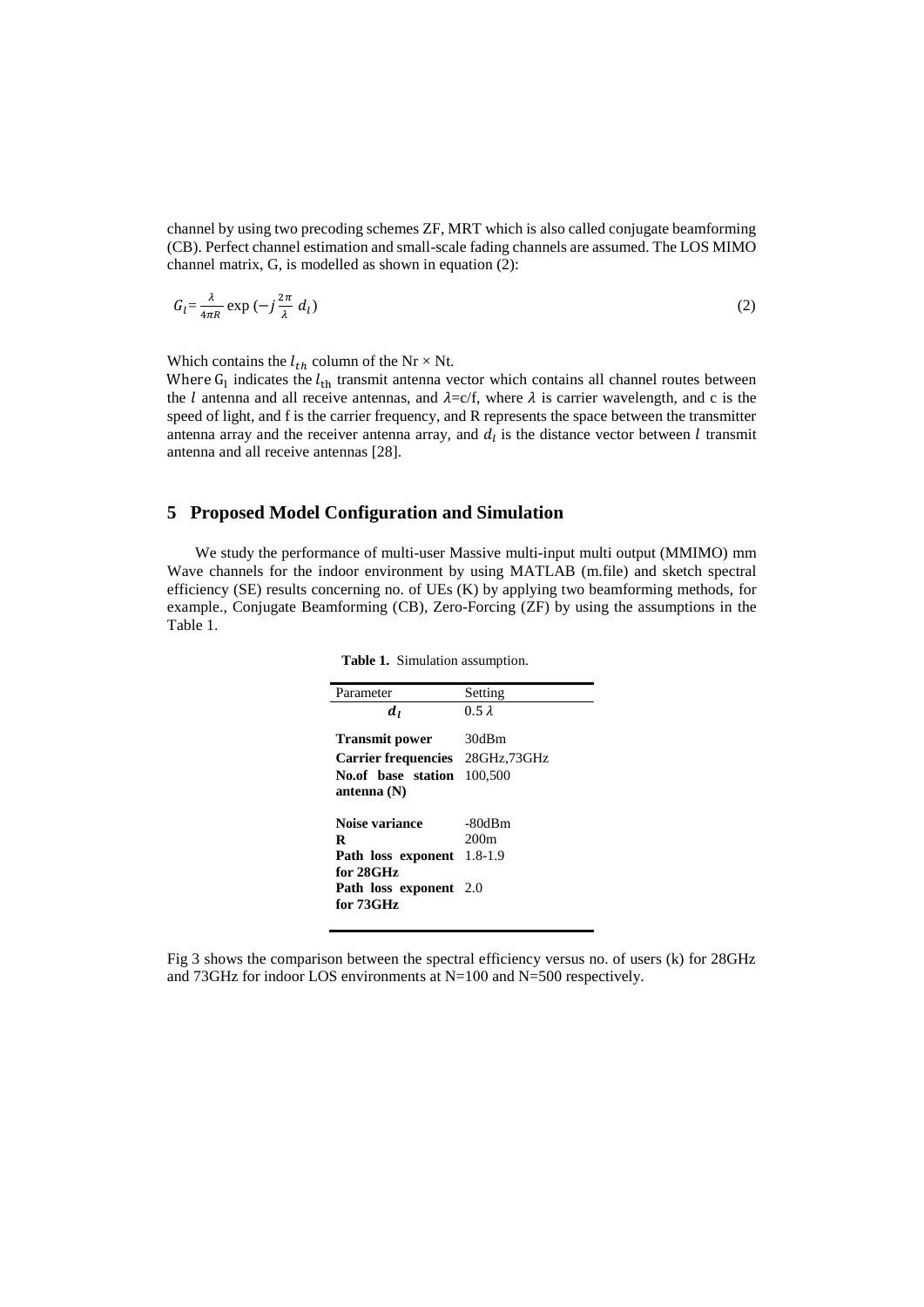

**Fig. 3.** Comparison of spectral efficiency for different frequencies (28 and 73 GHz) and different no. of antennas concerning no. of UEs k.

We can summarize the above figures in the following Table 2:

**Table 2.** The maximum value of the spectrum efficiency for ZF precoding schemes.

| Frequency (GHz) | No.of BS antennas | Spectral<br>efficiency(bit/sec/Hz) |
|-----------------|-------------------|------------------------------------|
| 28              | 100               | 117.2                              |
| 28              | 500               | 612.3                              |
| 73              | 100               | 39.79                              |
| 73              | 500               | 203.6                              |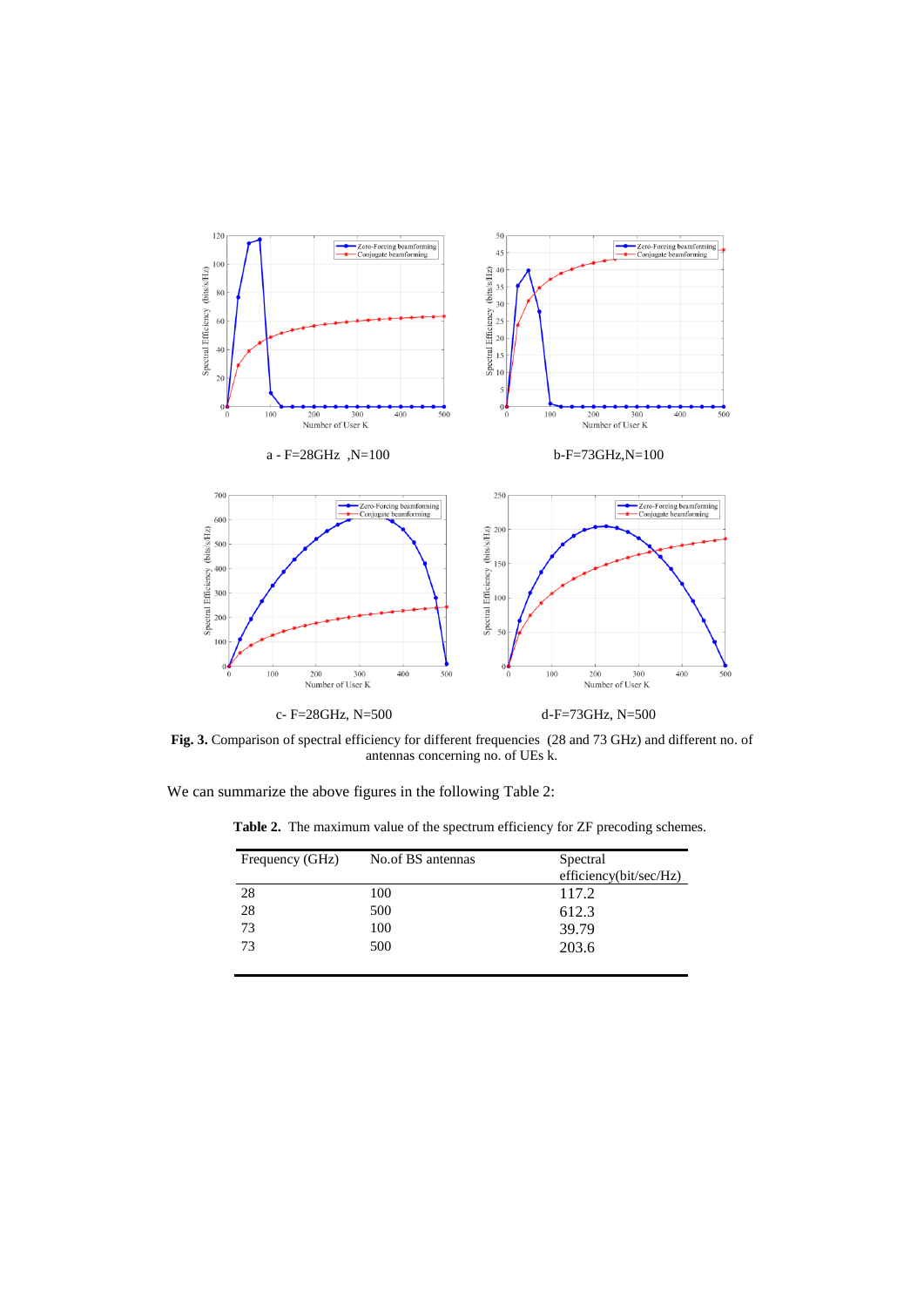### **6 Conclusion**

Massive multi-input multi-output (MMIMO) with mm-wave is the most enabling key for the next generation of communication. In this paper, we compare two mm-wave frequencies; for example, 28GHz and 73GHz by applying multi- user Massive Multi-Input Multi-Output (MMIMO) and obtain the spectral efficiency results by using Zero-Forcing (ZF) and conjugate beamforming precoding schemes. The results show that the spectral efficiency at 28GHz is better than it at 73GHz and show that there is a remarkable improvement in the spectral efficiency when the no. of BS antennas increased. We also note that the ZF precoding scheme outperforms the CB, but when no. of UEs increased we note that CB is better than ZF because its arithmetic burden scales as  $(MK)$  while ZF complexity scales as  $(MK^2)$ .

### **Acknowledgement**

This work was supported by the Electrical Department, Engineering College, Mosul University.

#### **References**

- [1] Islam MS, Kamruzzaman M, Jessy T, Zahan MS, Hassan MS. Performance Analysis of Massive MIMO for 5G Wireless Communication Systems. International Conference on Computing, Communication, and Automation (ICCCA2016); 29-30 April 2016; Greater Noida, India. IEEE; 16 January 2017. p. 1579-1583.
- [2] Poudel KN, Gangaju S. Spectral Efficiency, Diversity Gain, Multiplexing, Capacity Analysis for Massive MIMO, 5G Communication System. International Conference on Networking and Network Applications; 16-19 Oct. 2017; Kathmandu, Nepal. IEEE; 08 January 2018. p. 133-137.
- [3] Phuangkor W, Uthansakul P. Gain Compensation of Massive MIMO for Shifting from 4G to 5G Mobile Communications. 2019 11<sup>th</sup> International Conference on Information Technology and Electrical Engineering (ICITEE) ; 10-11 Oct. 2019 ; Pattaya, Thailand. IEEE; 12 December 2019. p. 1-6.
- [4] Samimi MK, Rappaport TS. 3-D millimeter-wave statistical channel model for 5G wireless system design. IEEE Transactions on Microwave Theory and Techniques. 2016 Jun 28;64(7):2207-25.
- [5] Sun S, Rappaport TS, Thomas TA, Ghosh A, Nguyen HC, Kovács IZ, Rodriguez I, Koymen O, Partyka A. Investigation of prediction accuracy, sensitivity, and parameter stability of large-scale propagation path loss models for 5G wireless communications. IEEE Transactions on Vehicular Technology. 2016 Mar 16;65(5):2843-60.
- [6] Jing J, Xiaoxue C, Yongbin X. Energy-efficiency based downlink multi-user hybrid beamforming for millimeter wave massive MIMO system. The Journal of China Universities of Posts and Telecommunications. 2016 Aug 1;23(4):53-62.
- [7] Sun S, MacCartney GR, Rappaport TS. A novel millimeter-wave channel simulator and applications for 5G wireless communications. In2017 IEEE International Conference on Communications (ICC) ;2017 May 21 ; Paris, France. IEEE; 31 July 2017. p. 1-7).
- [8] Manini M, Gueguen C, Legouable R, Lagrange X. Study of MIMO channel matrices correlation to optimize resource allocation algorithms in multi-users 5G. In2019 12th IFIP Wireless and Mobile Networking Conference (WMNC) ; 11-13 Sept. 2019; Paris, France. IEEE; 24 October 2019. p. 162- 166 .
- [9] Uwaechia AN, Mahyuddin NM. A comprehensive survey on millimeter wave communications for fifth-generation wireless networks: feasibility and challenges. IEEE Access. 2020 Mar 30;8:62367-414.